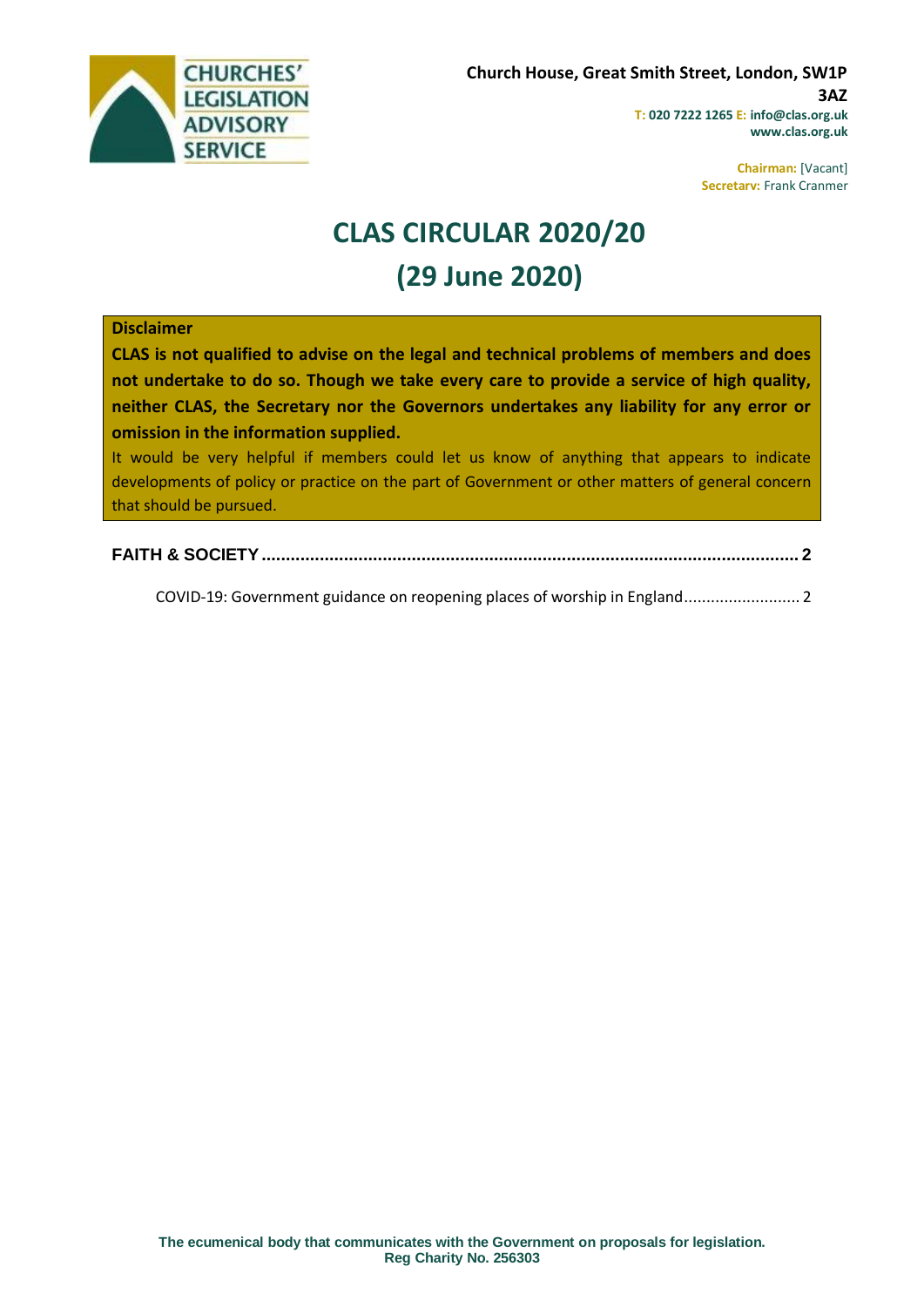## <span id="page-1-0"></span>**FAITH & SOCIETY**

### <span id="page-1-1"></span>**COVID-19: new Government guidance on reopening places of worship in England**

**For action**

Today, 29 July, the Government issued its guidance on reopening places of worship in England: *[COVID-](https://www.gov.uk/government/publications/covid-19-guidance-for-the-safe-use-of-places-of-worship-from-4-july/covid-19-guidance-for-the-safe-use-of-places-of-worship-from-4-july#changes-from-04-july)[19: Guidance for the safe use of places of worship from 4 July](https://www.gov.uk/government/publications/covid-19-guidance-for-the-safe-use-of-places-of-worship-from-4-july/covid-19-guidance-for-the-safe-use-of-places-of-worship-from-4-july#changes-from-04-july)*. It will come into effect from **4 July 2020** alongside the relevant associated changes to the [Health Protection \(Coronavirus, Restrictions\)](http://www.legislation.gov.uk/uksi/2020/350/made)  [\(England\) Regulations](http://www.legislation.gov.uk/uksi/2020/350/made) 2020.

Until 4 July you should continue to refer to the current guidance online [here,](https://www.gov.uk/government/publications/covid-19-guidance-for-the-safe-use-of-places-of-worship-during-the-pandemic/covid-19-guidance-for-the-safe-use-of-places-of-worship-during-the-pandemic) which also sets out the [current Regulations.](http://www.legislation.gov.uk/uksi/2020/350/made) The new guidance remains under review and may be updated in line with the changing situation.

Critically, the Government appears to have modified its position on limiting numbers:

'From 4 July, **gatherings of more than 30 people will be permitted but only in certain public places as set out in law. This will include places of worship and their surrounding premises**. There are, however, activities where it is advisable to restrict numbers to 30 within a place of worship for public health reasons. This guidance sets out those activities as well as how to ensure your place of worship is COVID-19 secure.

Whilst engaging in an activity in the place of worship or surrounding grounds, **all parties should adhere to social distancing guidelines. From 4 July, 2 meters or 1 meter with risk mitigation (where 2 meters is not viable) between households are acceptable**.' [emphasis added]

The following table sets out where it is advisable to limit the number of people within a place of worship due to the potential for increased spread of COVID-19.

| <b>Activity</b>                                                                                                     | <b>Advised gathering limit</b>                                                                                                                                                                                           |
|---------------------------------------------------------------------------------------------------------------------|--------------------------------------------------------------------------------------------------------------------------------------------------------------------------------------------------------------------------|
| Communal worship, including led<br>prayers, devotions or meditations<br>by a Minister of Religion or lay<br>person. | Limits for communal worship should be decided on the<br>basis of the capacity of the place of worship following a<br>risk assessment.<br>Social distancing should be strictly adhered to.                                |
| Marriage ceremonies                                                                                                 | Marriage ceremonies should have no more than 30<br>people in attendance, and social distancing should be<br>strictly adhered to. See more detail in the COVID-19:<br>Guidance for small marriages and civil partnership. |